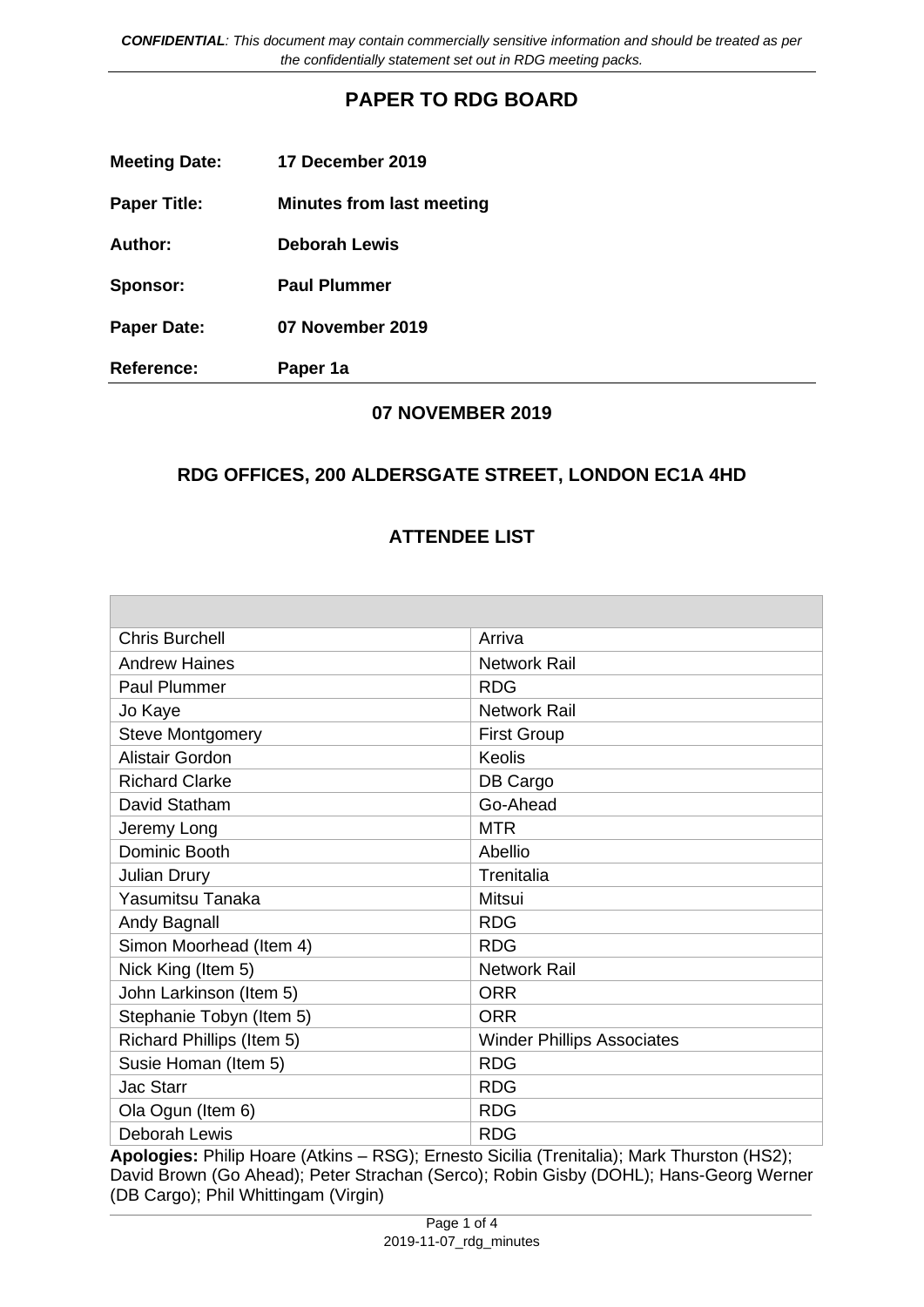# **MINUTES OF LAST MEETING**

| Item No.     | <b>Approval of record</b>                                                                                                                                                                                                                                                                                                                                                                                                                                                                                                                                                                                                                                                                                                                                                                                                                                                                                                                                                                                                                                                                                                                                                                                                                                                                                                                                                                                                                                                                                                                                                                                                                                                                                                                                                                                                                                                                                                                                                                                                                    |                         |          |
|--------------|----------------------------------------------------------------------------------------------------------------------------------------------------------------------------------------------------------------------------------------------------------------------------------------------------------------------------------------------------------------------------------------------------------------------------------------------------------------------------------------------------------------------------------------------------------------------------------------------------------------------------------------------------------------------------------------------------------------------------------------------------------------------------------------------------------------------------------------------------------------------------------------------------------------------------------------------------------------------------------------------------------------------------------------------------------------------------------------------------------------------------------------------------------------------------------------------------------------------------------------------------------------------------------------------------------------------------------------------------------------------------------------------------------------------------------------------------------------------------------------------------------------------------------------------------------------------------------------------------------------------------------------------------------------------------------------------------------------------------------------------------------------------------------------------------------------------------------------------------------------------------------------------------------------------------------------------------------------------------------------------------------------------------------------------|-------------------------|----------|
|              |                                                                                                                                                                                                                                                                                                                                                                                                                                                                                                                                                                                                                                                                                                                                                                                                                                                                                                                                                                                                                                                                                                                                                                                                                                                                                                                                                                                                                                                                                                                                                                                                                                                                                                                                                                                                                                                                                                                                                                                                                                              |                         |          |
| 1            | Chris Burchell (CB) welcomed everyone to the meeting and noted late apologies from<br>Peter Strachan, Robin Gisby and Phil Whittingham. CB asked the minutes to be altered<br>to reflect the industry-wide design and objectives of the 'Connected Leaders' pilot, but<br>otherwise the minutes were accepted as a true and accurate record of the last meeting<br>on 26 September 2019. All actions are closed.                                                                                                                                                                                                                                                                                                                                                                                                                                                                                                                                                                                                                                                                                                                                                                                                                                                                                                                                                                                                                                                                                                                                                                                                                                                                                                                                                                                                                                                                                                                                                                                                                             |                         |          |
| Item No.     | <b>RDG activity update</b>                                                                                                                                                                                                                                                                                                                                                                                                                                                                                                                                                                                                                                                                                                                                                                                                                                                                                                                                                                                                                                                                                                                                                                                                                                                                                                                                                                                                                                                                                                                                                                                                                                                                                                                                                                                                                                                                                                                                                                                                                   |                         |          |
| $\mathbf{2}$ | <b>Chair Report</b><br>CB updated Board on his attendance at recent BTP/A events, including one on counter<br>terrorism at which CB raised Members' concerns about counter terrorism funding. CB<br>also thanked Jo Kaye for her consistent and valuable support and leadership during her<br>time on RDG Board.<br><b>Deputy Chair Report</b><br>Andrew Haines (AH) flagged concerns recently raised by supply chain regarding a<br>reduction in business. AH will share a note to Members summarising NR's position.<br><b>CEO Report</b><br>Paul Plummer (PP) noted that RDG increasingly describes its activities within a<br>framework of three pillars: trade body; service delivery; and corporate services to support<br>both. That framework is helping to inform RDG's review of all its activity to ensure it can<br>'do less, better' as per Members' feedback. He highlighted the need for a longer term<br>railway vision, and in that context asked for Board's continued support for HR Directors<br>in further developing the people strategy. PP also asked for those TOCs still outstanding<br>to sign up to the Driver Academy scheme; and for all owning groups to send nominations<br>for the 'Connected Leaders' pilot.<br>Andy Bagnall summarised RDG's planned comms approach ahead of the general<br>election. The fares rise announcement in late November and December timetable change<br>will mean some low-key proactive and potentially robust reactive media activity may be<br>necessary. RDG is working on scenario planning for various election outcomes.<br>Coverage of upcoming industrial action will also be monitored.<br>Jac Starr (JS) provided an update on split ticketing. The Trainline (TTL) has resolved the<br>issue of impact on NRS and is due to go ahead with a split ticketing app w/c 11 November.<br>RDG continues to engage with TTL regarding its planned comms and management. JS<br>confirmed Virgin Trains has submitted its TPR licence application; if approved, an interim |                         |          |
|              | licence will be granted during accreditation ahead of full licence (if approved) in early<br>2020. There was discussion around current rules for changes made so close to end of<br>franchise. Re Ombudsman, JS confirmed that the onboarding of remaining TOCs has<br>been paused pending conclusive discussions with the Ombudsman provider.                                                                                                                                                                                                                                                                                                                                                                                                                                                                                                                                                                                                                                                                                                                                                                                                                                                                                                                                                                                                                                                                                                                                                                                                                                                                                                                                                                                                                                                                                                                                                                                                                                                                                               |                         |          |
| 1911.01      | AH to circulate note regarding supply chain                                                                                                                                                                                                                                                                                                                                                                                                                                                                                                                                                                                                                                                                                                                                                                                                                                                                                                                                                                                                                                                                                                                                                                                                                                                                                                                                                                                                                                                                                                                                                                                                                                                                                                                                                                                                                                                                                                                                                                                                  | Andrew<br><b>Haines</b> | December |
| 1911.02      | AB to circulate agreed media lines and tactics re fares<br>to RDG Board as well as comms colleagues                                                                                                                                                                                                                                                                                                                                                                                                                                                                                                                                                                                                                                                                                                                                                                                                                                                                                                                                                                                                                                                                                                                                                                                                                                                                                                                                                                                                                                                                                                                                                                                                                                                                                                                                                                                                                                                                                                                                          | Andy<br><b>Bagnall</b>  | November |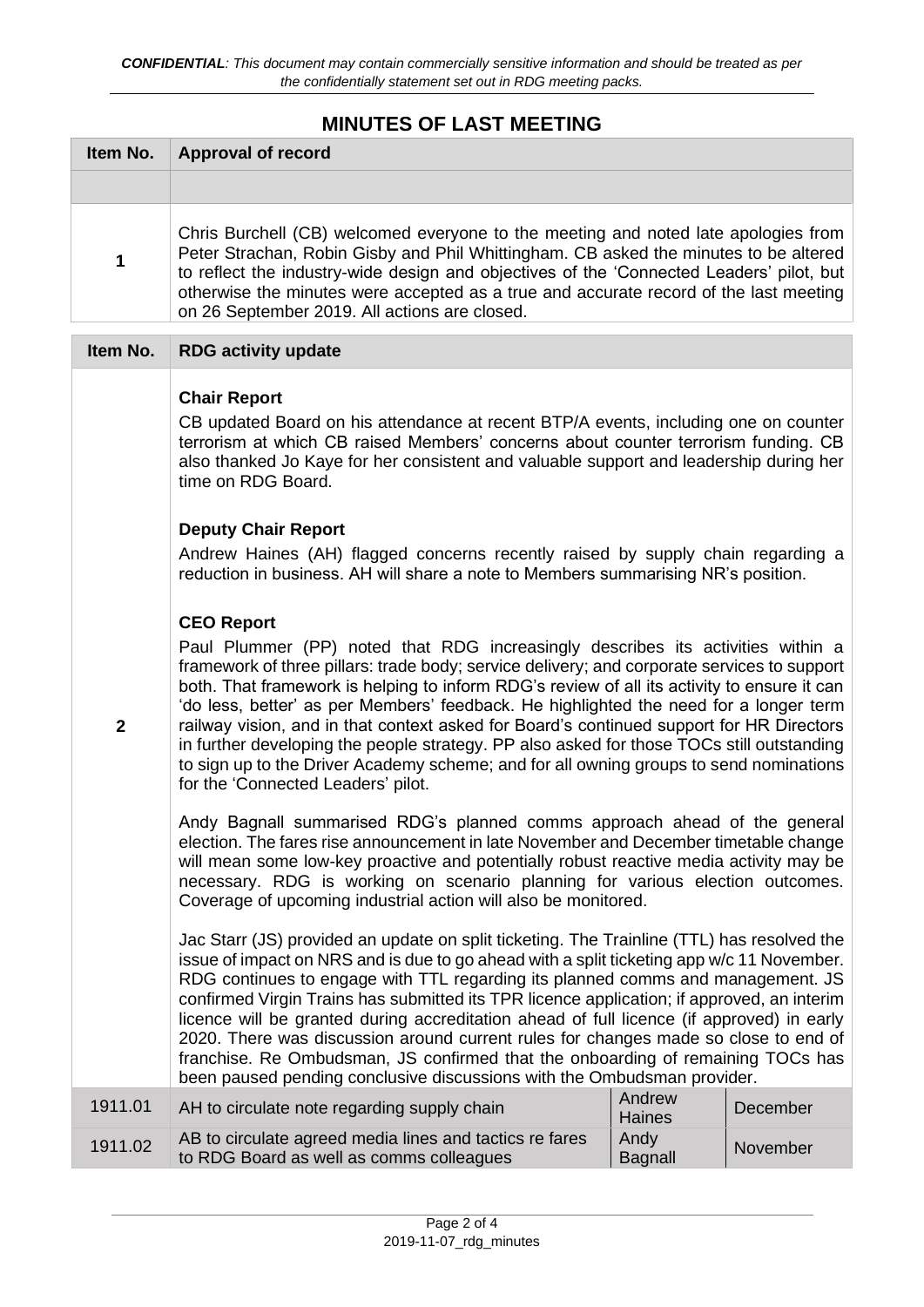| Item No. | <b>Williams Review</b>                                                                                                                                                                                                                                                                                                                                                                                                                                                                                                                                                                                                                                                                                                                                                                                                                                                                                                                                                                                            |
|----------|-------------------------------------------------------------------------------------------------------------------------------------------------------------------------------------------------------------------------------------------------------------------------------------------------------------------------------------------------------------------------------------------------------------------------------------------------------------------------------------------------------------------------------------------------------------------------------------------------------------------------------------------------------------------------------------------------------------------------------------------------------------------------------------------------------------------------------------------------------------------------------------------------------------------------------------------------------------------------------------------------------------------|
| 3        | Regarding Williams Review, purdah means that publication will be pushed to mid-<br>January earliest, and that all formal engagement and events have stopped. DfT<br>remains keen to keep in contact with the industry however, to develop detail for its<br>White Paper and seek advice on implementing change. RDG has been clear on<br>industry's consensus on the need for a rail body; and the importance of contractual<br>reform. PP asked Members to continue to be clear in any bilateral engagement, on<br>their views on two things in particular: the relationship between a new rail body and<br>routes/regions/operators (right behaviours will be key); and on the need for different<br>contracts for different parts of the network. AH said Keith Williams is clear on the<br>need for the right mix of people and skills for new structure; and the need for fares<br>reform to build customer trust. Members discussed the importance of bolstering the<br>fares reform business case for HMT. |

| Item No. | <b>Customer Update</b>                                                                                                                                                                                                                                                                                                                                                                                                                                                                                                                                                                                                                                                                                                                                                                                                                                                                                                                                                                                                                                                                                                                                                                                 |
|----------|--------------------------------------------------------------------------------------------------------------------------------------------------------------------------------------------------------------------------------------------------------------------------------------------------------------------------------------------------------------------------------------------------------------------------------------------------------------------------------------------------------------------------------------------------------------------------------------------------------------------------------------------------------------------------------------------------------------------------------------------------------------------------------------------------------------------------------------------------------------------------------------------------------------------------------------------------------------------------------------------------------------------------------------------------------------------------------------------------------------------------------------------------------------------------------------------------------|
| 4        | JS gave an update on the numerous services and products now provided to<br>members, suppliers and customers by RDG through the Service Delivery pillar. The<br>205-strong team manages 24 Schemes, many of which date back to 1995 so are<br>being tested to see if they are delivering effectively. Current stability across BAU<br>activity allows the opportunity to review all work with a view to being leaner and<br>able to focus on two strategic priorities: fares reform and a digital fares and ticketing<br>platform. RDG CIO Simon Moorhead briefed Board on emerging plans for the<br>platform - a new fares and ticketing model that would enable RDG's fares reform<br>proposals to be executed quickly. Key components include smart ticketing,<br>settlement, and harnessing data, with ease of use and greater trust for the customer<br>as primary objectives. RDG is in a good position to facilitate - strong governance is<br>a key factor in any successful platform. A proposal has been sent to DfT - who<br>initially asked RDG to do exploratory work - including a request for discovery work<br>funding. Board supported the concept but agreed that timing will be key. |

| Item No. | <b>Customer Information</b>                                                                                                                                                                                                                                                                                                                                                                                                                                                                                                                                                                                                                                                                                                                                                                                                                                                                                                                                                                                                                                                                                                                                              |
|----------|--------------------------------------------------------------------------------------------------------------------------------------------------------------------------------------------------------------------------------------------------------------------------------------------------------------------------------------------------------------------------------------------------------------------------------------------------------------------------------------------------------------------------------------------------------------------------------------------------------------------------------------------------------------------------------------------------------------------------------------------------------------------------------------------------------------------------------------------------------------------------------------------------------------------------------------------------------------------------------------------------------------------------------------------------------------------------------------------------------------------------------------------------------------------------|
| 5        | John Larkinson (JL) & Stephanie Tobyn (ST) from ORR, and Richard Phillips from<br>Winder Phillips Associates (WPA) joined the meeting for a discussion on customer<br>information, particularly during disruption. JL & ST explained that ORR had asked<br>undertake research into customer information and<br>WPA to<br>make<br>recommendations as to how a more systemic approach could help. The research<br>(Jan-March) showed a fragmented picture. WPA's report combines a customer<br>centric approach with operational knowledge, suggesting how the industry can<br>work together differently. Members welcomed the ORR's collaborative approach<br>and agreed on the need for more transparent joint working across TOCs and NR,<br>which will be helped by Susie Homan and Nick King acting as joint sponsors. The<br>industry has tried to tackle this issue repeatedly but with limited success; lessons<br>can be learned to help this new approach to shift the dial. ORR will write a letter<br>to members formally inviting joint working and noting the progress already made<br>since WPA's research; and will fund WPA to develop the model further. |